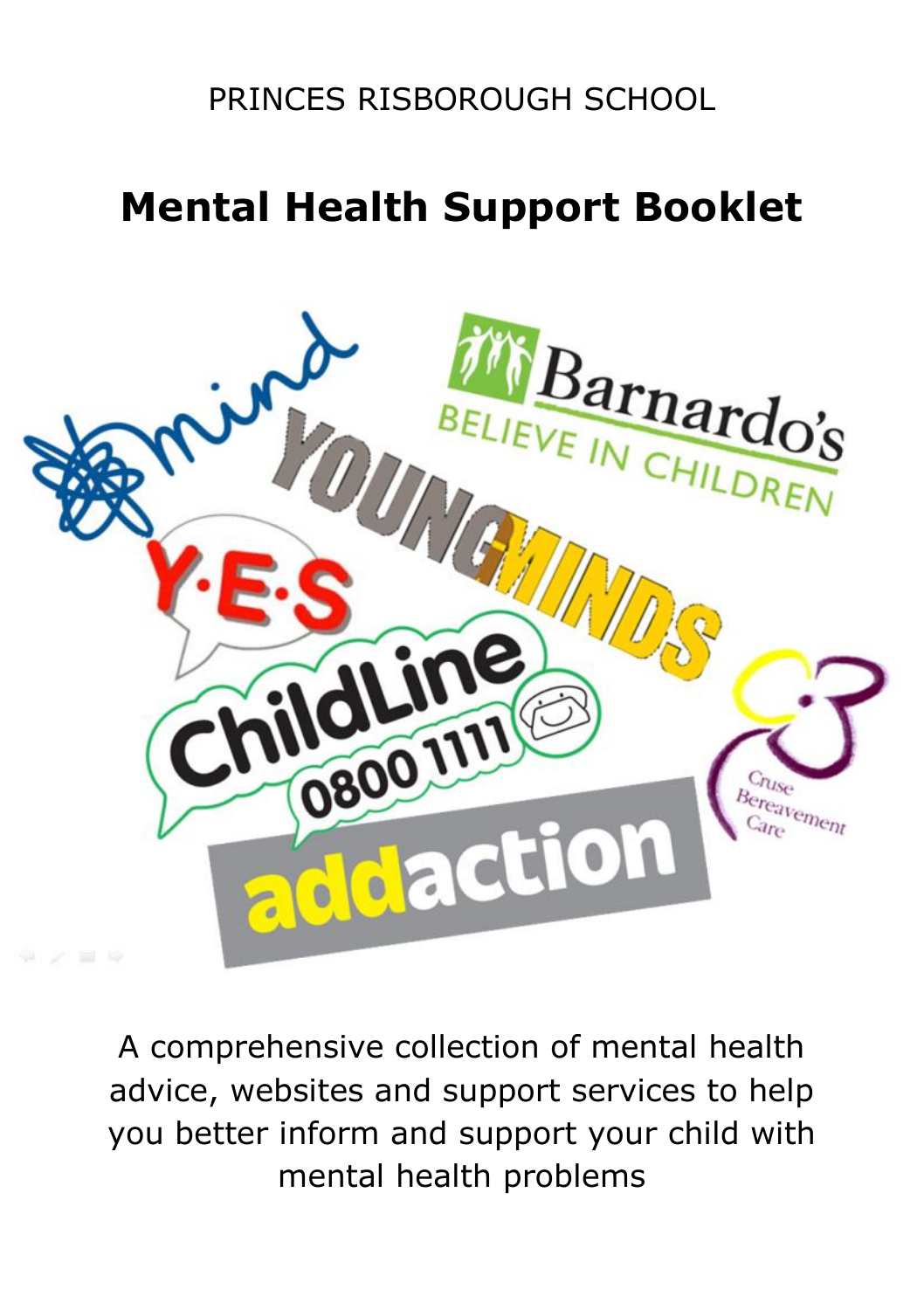# **What Mental Health Problems Are There?**

- 
- 
- 
- 
- Anxiety **·** Depression
- Self-Harming Eating Disorders
	- Addiction Obsessive Compulsion
	- Bipolar **Galacter Guicidal Thoughts**

And many more…

### **When does it become a Mental Health** *Problem***?**

When emotions become so overwhelming or difficult that they affect your ability to live life as you normally do.

For example…

Anxiety: people with an anxiety disorder feel

continuously scared and panicky and

can develop sleeping and eating

problems as a result.

In situations like this it is best to consult your **GP** so they can advise and support you.

If you notice a distinct change in your child's behaviour or feelings, it is always best to talk to them before going to someone else and be open about your concerns. Let them know you are always there if they need to talk.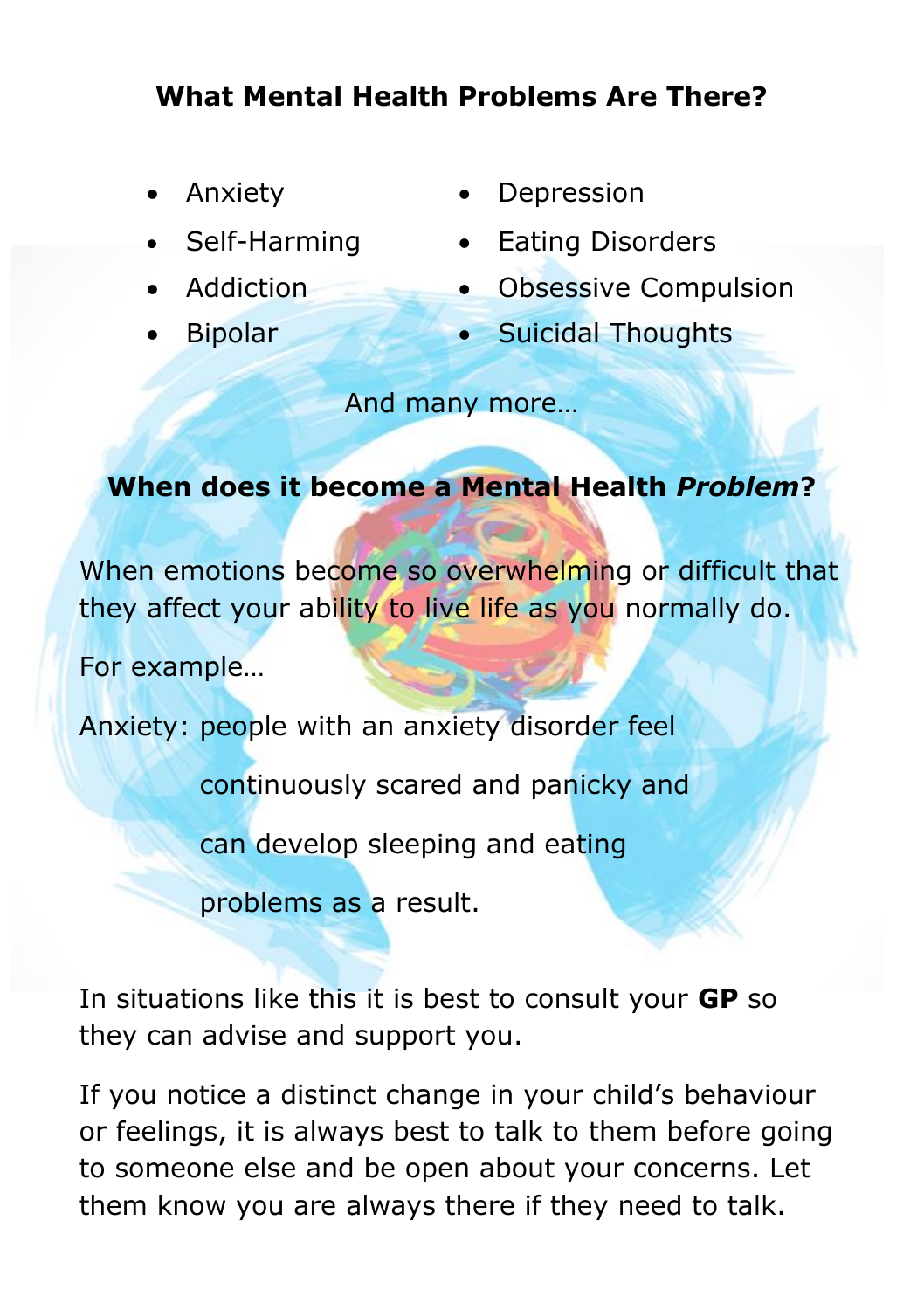## **Facing Difficult Conversations with Your Child**

Talking about Mental Health can be really disconcerting for parents, not only if you think your child is suffering but also facing difficult questions about mental health. With any difficult conversation with your child the best thing you can do is be honest, understanding and listen without judgement.

There will be a reason your child has come to talk to you so do not be too hasty to refer them to someone else at school or a website. Take time to acknowledge they have come to you and to listen to them empathically and without panicking.

As a parent it is entirely natural to want to 'fix' whatever problem your child is facing and offer as many solutions as possible; however, sometimes all your child needs is for you to listen to what is hurting them and hear that it is okay and that you are there to support them.

Whatever you do, try not to diminish your child's experience by saying "don't be silly", "it's not that bad" or "you shouldn't worry about that". This passes judgement on what they are feeling and can cause them to feel guilty or conflicted over their emotions. The best thing is just to acknowledge and try to understand and empathise with what they are feeling.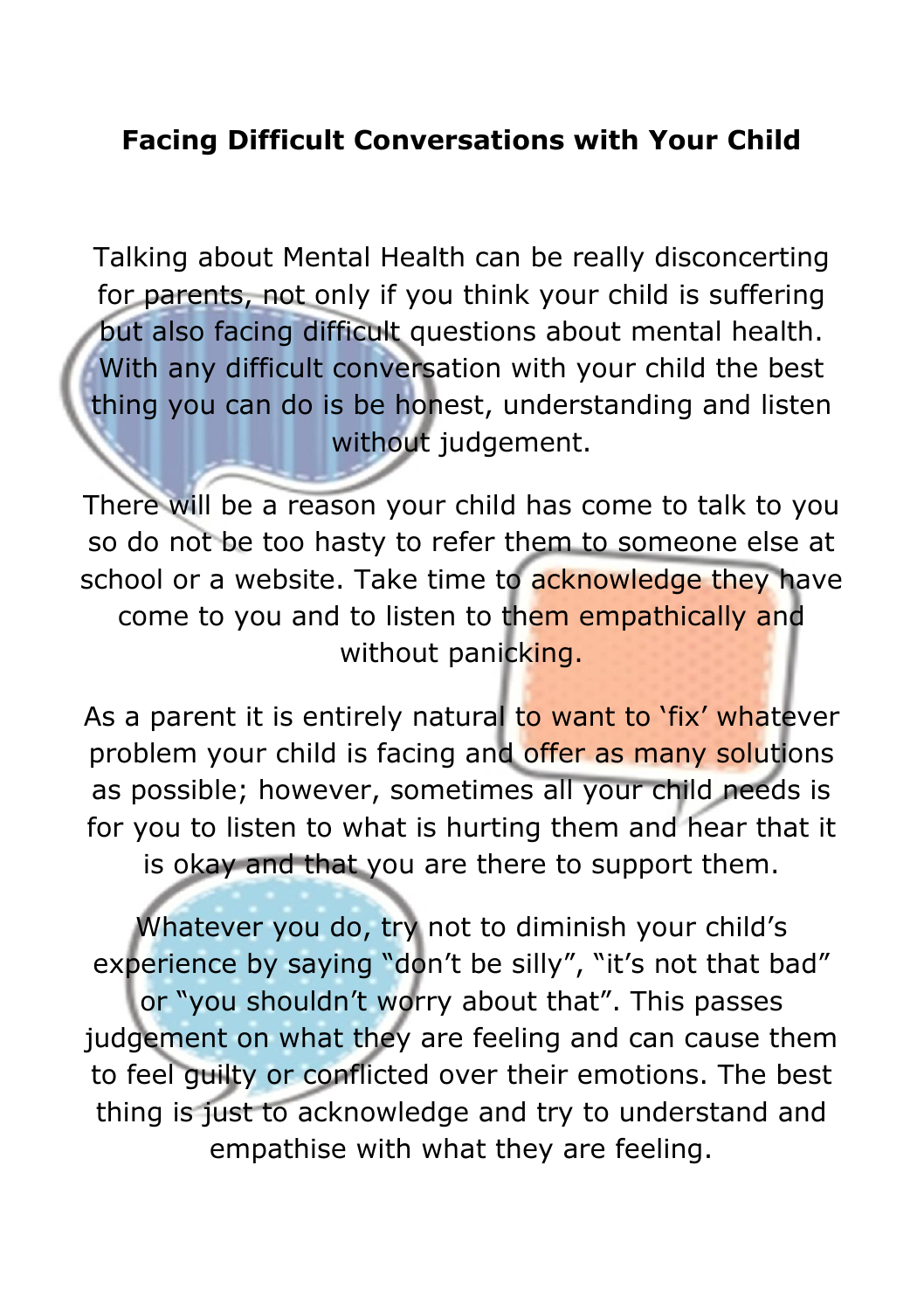# **What Support is Out There?**

# **Websites & Forums**



Websites and Forums are great for quick and easy access to peer support for young people and can help them see that they are not alone or the only ones feeling the way they do.

# **GP/CAMHS**



If you have concerns about your child's mental health it can be really helpful for you and your child to go to your GP to talk things through and get further advice and support; such as counselling or medication.

# **Charities**

There are many charities which offer free support to young people and their families to help them through mental health difficulties and the challenges they can present.

### **Counselling**



Charities usually provide free or heavily subsidised counselling support but have long waiting lists whereas private counsellors can be accessed far more quickly but do charge for their services.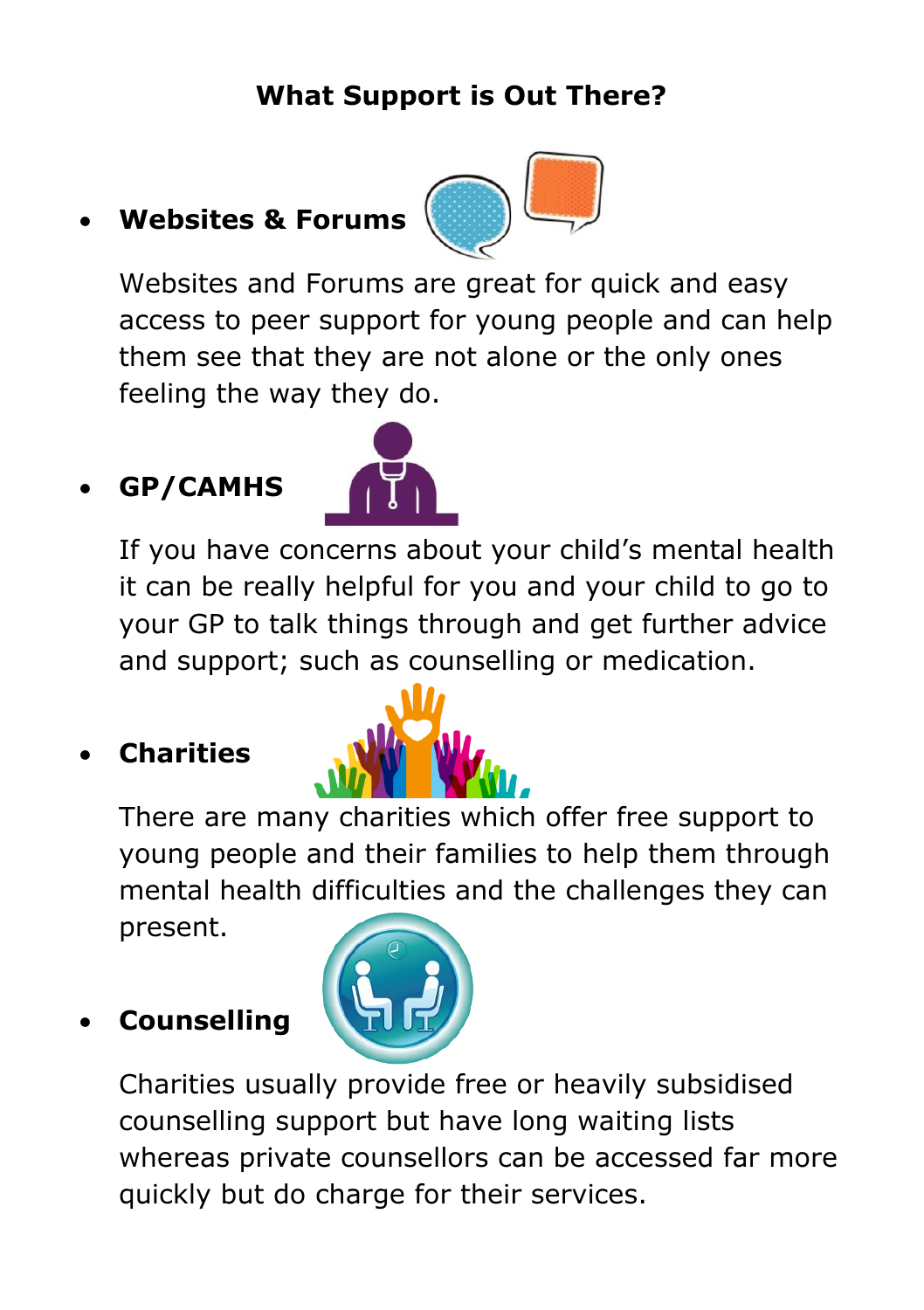# **Young Person Mental Health Charities**

| <b>Addaction</b>               | <b>Anxiety UK</b>                 |
|--------------------------------|-----------------------------------|
| <b>Addiction Support</b>       | <b>Anxiety Support and Advice</b> |
| 020 7251 5860                  | 08444 775 774                     |
| info@addaction.org.uk          | support@anxietyuk.org.uk          |
| <b>Beat</b>                    | <b>ChildLine</b>                  |
| <b>Eating Disorder Support</b> | Helpline for Children and Young   |
| 0808 801 0711                  | People                            |
| fyp@b-eat.co.uk                | 0800 1111                         |
|                                |                                   |
| <b>Cruse Bereavement Care</b>  | <b>Mind</b>                       |
| <b>Bereavement Support</b>     | <b>Mental Health Support</b>      |
| 0808 808 1677                  | 020 8519 2122                     |
| helpline@cruse.org.uk          | supporterservices@mind.org.uk     |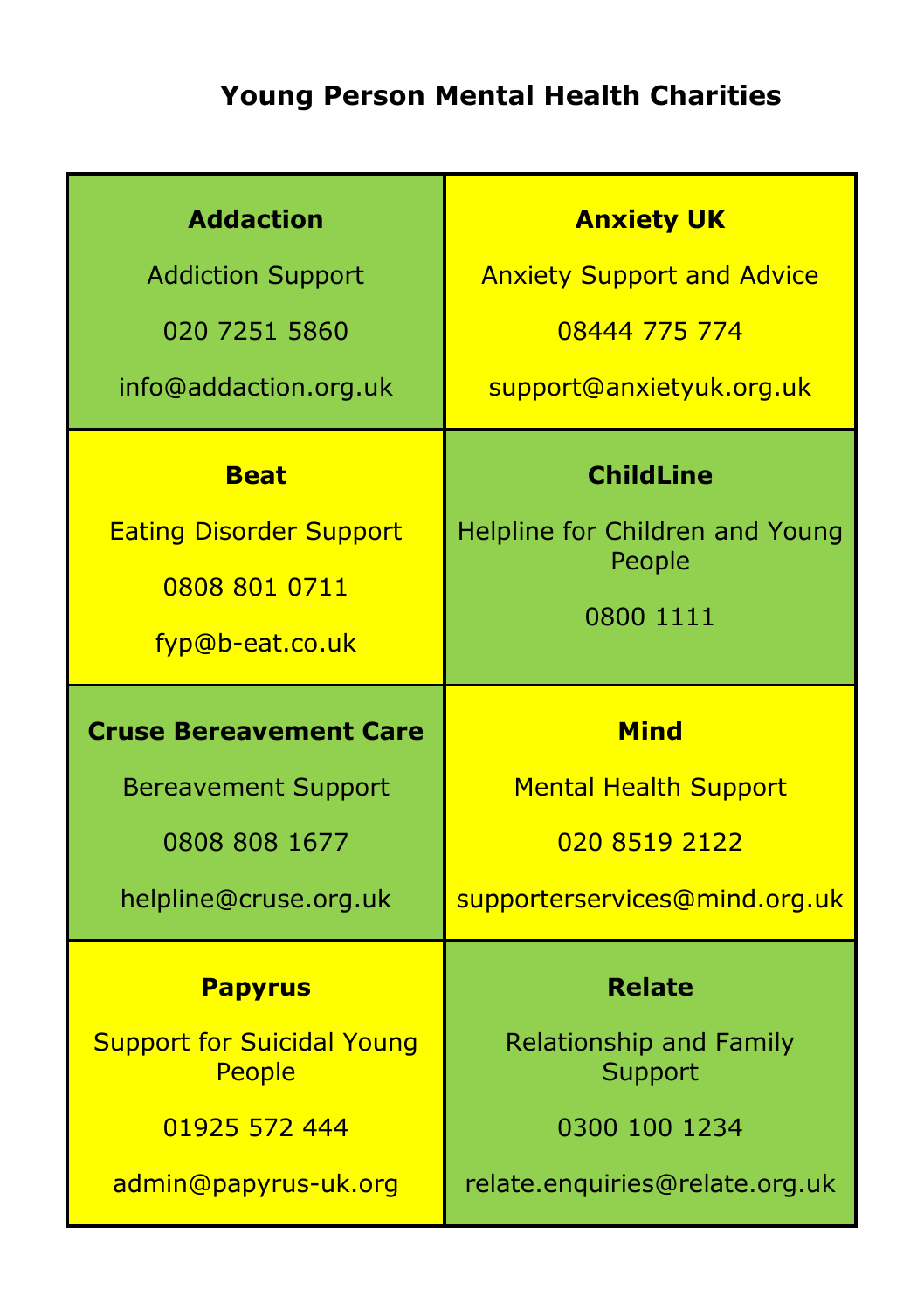| <b>Samaritans</b>               | <b>Switchboard</b>           |
|---------------------------------|------------------------------|
| <b>General Support</b>          | <b>LGBT Support Helpline</b> |
| 116 123                         | 0300 330 0630                |
| jo@samaritans.org               |                              |
| <b>Young Minds</b>              | <b>Victim Support</b>        |
| <b>Online advice and Forums</b> | Support for Victims of Crime |
| www.youngminds.org.uk           | 08 08 16 89 111              |

# **Other Useful Contacts**

### **Citizens Advice Bureau**

Finance, employment, legal and housing advice

www.citizensadvice.org.uk

### **The Counselling Directory**

List of private counsellors and counselling agencies which can be filtered by distance, client and problem

www.counselling-directory.org.uk

### **GOV.UK**

Government services information www.gov.uk

### **NHS Choices**

Medical advice and information www.nhs.uk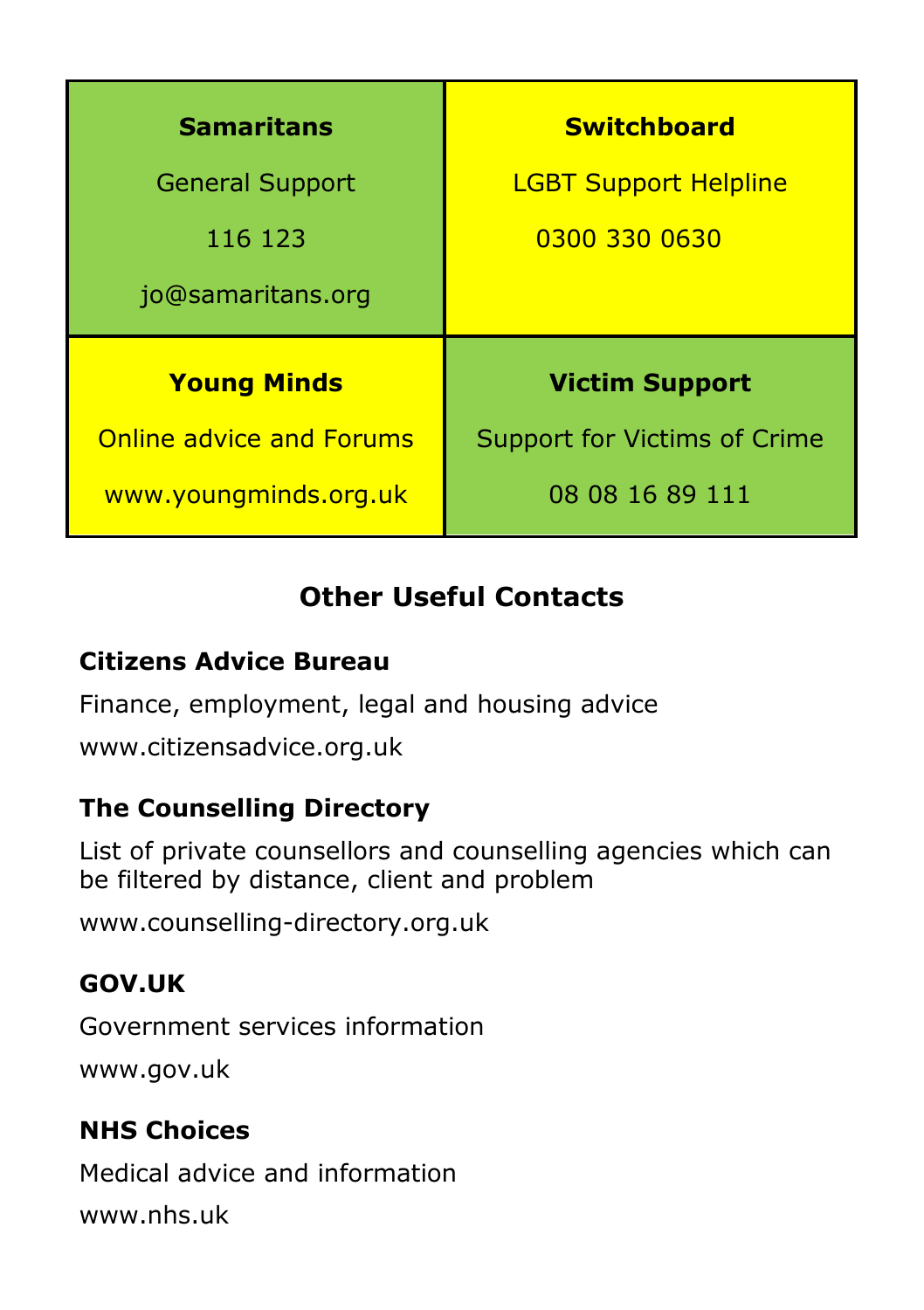### **Free Counselling Services for Young People**

#### **Youth Enquiry Service**

52 Frogmoor, High Wycombe, Buckinghamshire, HP52 5DG

Tel: 01494 437373 Information | Advice | Counselling Distance: 6.85 miles

#### **Way In**

60 High Street, Sills Yard, Chesham, Buckinghamshire, HP5 1FP

Tel: 01494 791 177

Information | Advice | Counselling

Distance: 9.99 miles

#### **Urban Access (Prev. Dacorum One Stop Shop)**

The Gables, 3 St Mary's Road, Hemel Hempstead, Hertfordshire, HP2 5HL

Tel: 01923 239495

Information | Advice | Counselling

Distance: 16.46 miles

#### **Sorted Counselling Services**

Grove Corner, 76A High Street North, Dunstable, Bedfordshire, LU6 1NF

Tel: 01582891435

Counselling

Distance: 18.39 miles

#### **No. 5 Youth Counselling and Information**

2 to 4 Sackville Street, Reading, Berkshire, RG1 1NT Tel: Counselling Phone: 0118 901 5668 Admin Phone: 0118 901 5649 Information | Counselling

Distance: 18.47 miles

#### **Signpost**

Advice Centre . St Mary's Churchyard, High Street, Watford, Hertfordshire, WD17 2BF

Tel: 01923 239495

Counselling

Distance: 19.72 miles

#### arc youth counselling

arc, 35 reading road, wokingham., Wokingham, Berkshire, rg411eg, England

Tel: +441189776710

Counselling

Distance: 20.57 miles

#### **Youthline**

The Lodge, Bagshot Road, Bracknell, Berkshire, RG12 7QS Tel: 01344311200 Counselling Distance: 21.11 miles